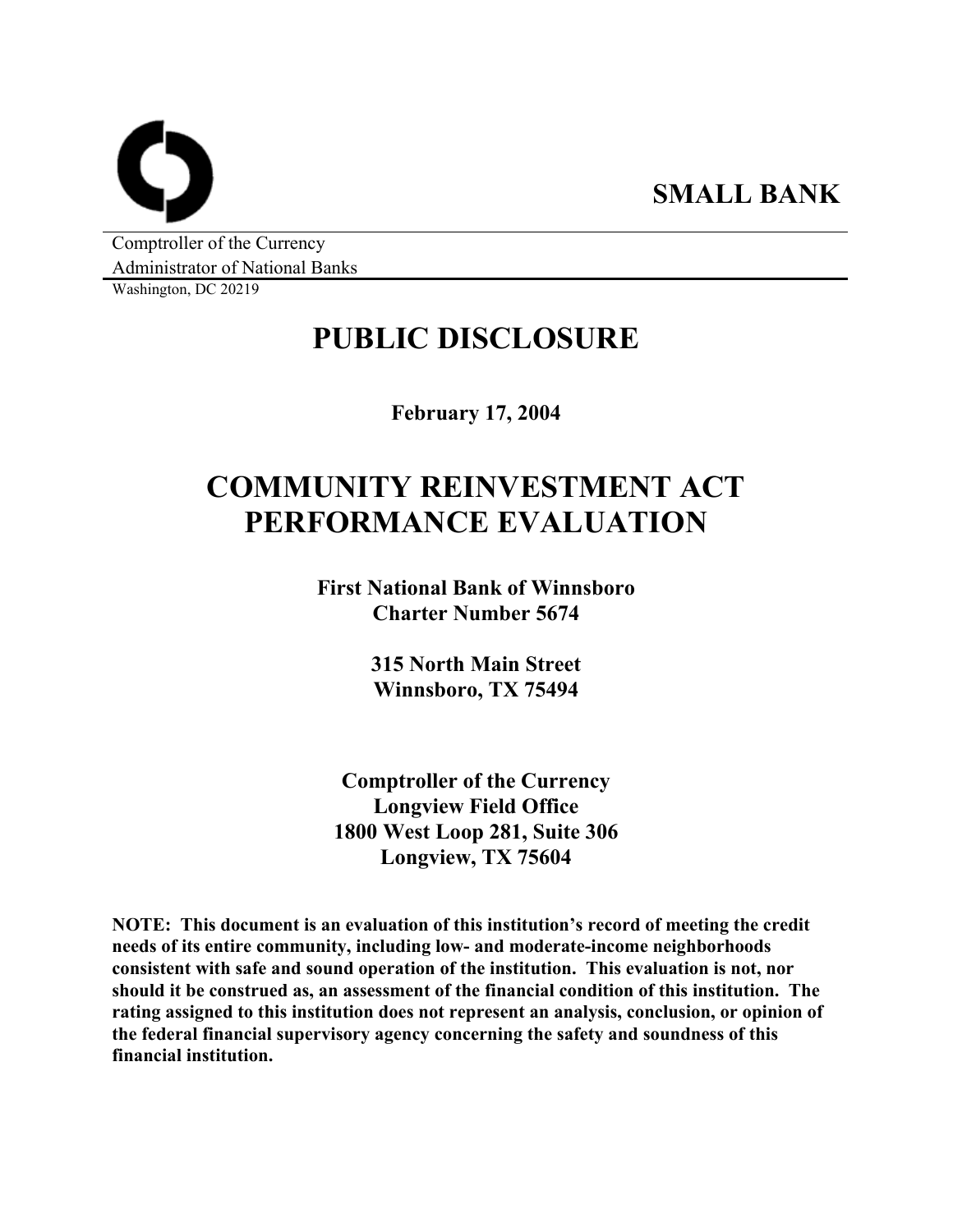## **INSTITUTION'S CRA RATING: This institution is rated Satisfactory.**

First National Bank of Winnsboro has a satisfactory record of meeting community credit needs. This rating is based on the following:

- $\triangleright$  The bank's loan-to-deposit ratio is satisfactory based on its size and complexity.
- $\triangleright$  A majority of the bank's loans are extended within its assessment area.
- $\triangleright$  Credit activity is reasonably distributed to borrowers of different income levels and businesses of different sizes.

## **DESCRIPTION OF INSTITUTION**

First National Bank of Winnsboro (FNB) is a \$124 million bank that is wholly owned by Etex Banco, Inc. The bank is located at 315 North Main Street, Winnsboro, Texas. The bank also has full service branches located in Winnsboro and in Owentown, Texas. As of December 31, 2003, loans totaled \$88 million and represented 71% of the bank's total assets. The following chart reflects the distribution of the bank's loan portfolio.

| <b>Loan Category</b>                 | \$ (000) | $\frac{0}{0}$ |
|--------------------------------------|----------|---------------|
| <b>Commercial Real Estate Loans</b>  | 21,282   | 24.43         |
| <b>Commercial Loans</b>              | 9,282    | 10.66         |
| <b>Residential Real Estate Loans</b> | 25,500   | 29.27         |
| <b>Agriculture Loans</b>             | 21,455   | 24.63         |
| <b>Consumer Loans</b>                | 9,590    | 11.01         |
| Total                                | 87,109   | 100.00%       |

There are no legal impediments or other factors that inhibit the bank's ability to meet the credit needs of the community. The bank was rated satisfactory during the prior CRA Examination dated September 27, 1999.

## **DESCRIPTION OF ASSESSMENT AREAS**

The Board has designated two assessment areas for CRA purposes. The assessment areas include all of Wood County, adjacent block numbering area (BNA) 9507 in Hopkins County and BNA 9501 in Franklin County. In addition, census tracts 15.98, 17.00 and 18.98 of Smith County have been designated as a second assessment area. These assessment areas meet the requirements of the Community Reinvestment Act and do not arbitrarily exclude low and moderate-income geographies.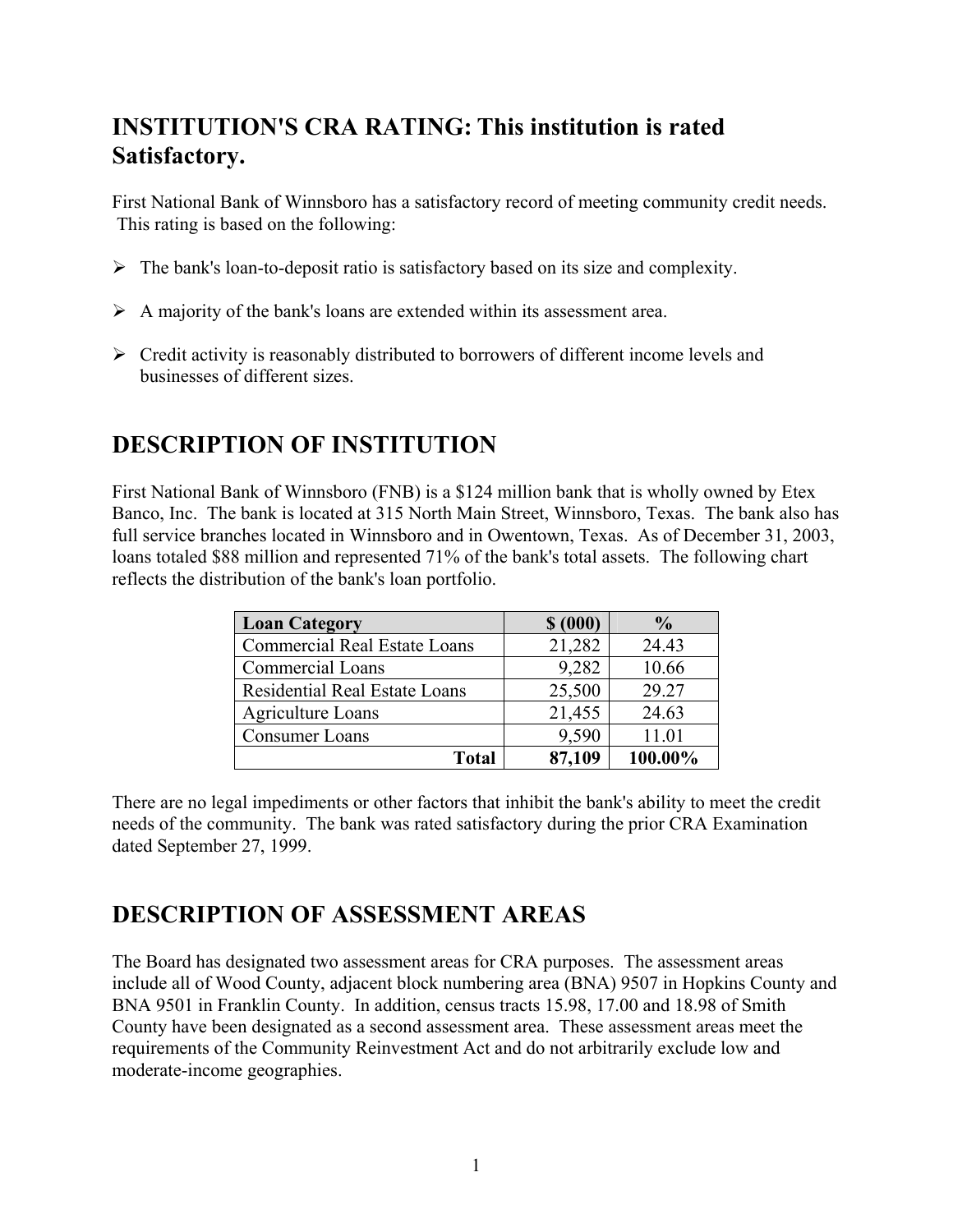## **Wood, Franklin and Hopkins Counties Assessment Area:**

The adjacent counties of Wood, Franklin and Hopkins are rural counties located approximately 50 miles from Longview, Texas and serve as the assessment area for the Main bank and branch located in Winnsboro. The assessment area includes no low or moderate-income tracts, four middle-income tracts and one upper-income tract. The following table provides a description of the bank's assessment area based on 1990 census data and 2002 Department of Housing and Urban Development (HUD) information.

| DEMOGRAPHIC AND ECONOMIC CHARACTERISTICS OF AA |          |  |  |  |  |
|------------------------------------------------|----------|--|--|--|--|
| Population                                     |          |  |  |  |  |
| Number of Families                             | 5,591    |  |  |  |  |
| Number of Households                           | 7,360    |  |  |  |  |
| Geographies                                    |          |  |  |  |  |
| Number of Census Tracts/BNA                    | 5        |  |  |  |  |
| % Low-Income Census Tracts/BNA                 | 0%       |  |  |  |  |
| % Moderate-Income Census Tracts/BNA            | $0\%$    |  |  |  |  |
| % Middle-Income Census Tracts/BNA              | 80.00%   |  |  |  |  |
| % Upper-Income Census Tracts/BNA               | 20.00%   |  |  |  |  |
| Median Family Income (MFI)                     |          |  |  |  |  |
| 1990 MFI for AA                                | \$24,585 |  |  |  |  |
| 2002 HUD-Adjusted MFI                          | \$36,100 |  |  |  |  |
| <b>Economic Indicators</b>                     |          |  |  |  |  |
| <b>Unemployment Rate</b>                       | 3.00%    |  |  |  |  |
| 2002 Median Housing Value                      | \$48,256 |  |  |  |  |
| % of Households Below Poverty Level            | 18%      |  |  |  |  |

This assessment area has a total population of 19,036. The distribution of families by income level, regardless of census tract location, consists of the following: 18.80% are low income, 17.05% are moderate income, 21.27% are middle income, and 42.89% are upper income. Major employers in the area include Winnsboro Independent School District, Presbyterian Hospital, and Team Air Worldwide. Competition in the area is considered moderate with several local banks and branches of other banks in these counties. The local economy is considered stable with an unemployment rate of 3.00%.

Contacts with local business organizations in Winnsboro revealed the primary community credit needs for the assessment are residential mortgages and small business loans. The primary loan types originated in this Assessment Area are residential mortgages, business loans, and agricultural loans.

## **Smith County Assessment Area:**

Census tracts 17.00, 15.98, and 18.98 are located in the northeastern part of Smith County, which is part of the Tyler Metropolitan Statistical Area. These tracts include the communities of Winona and Owentown and serve as the assessment area for the bank's branch located in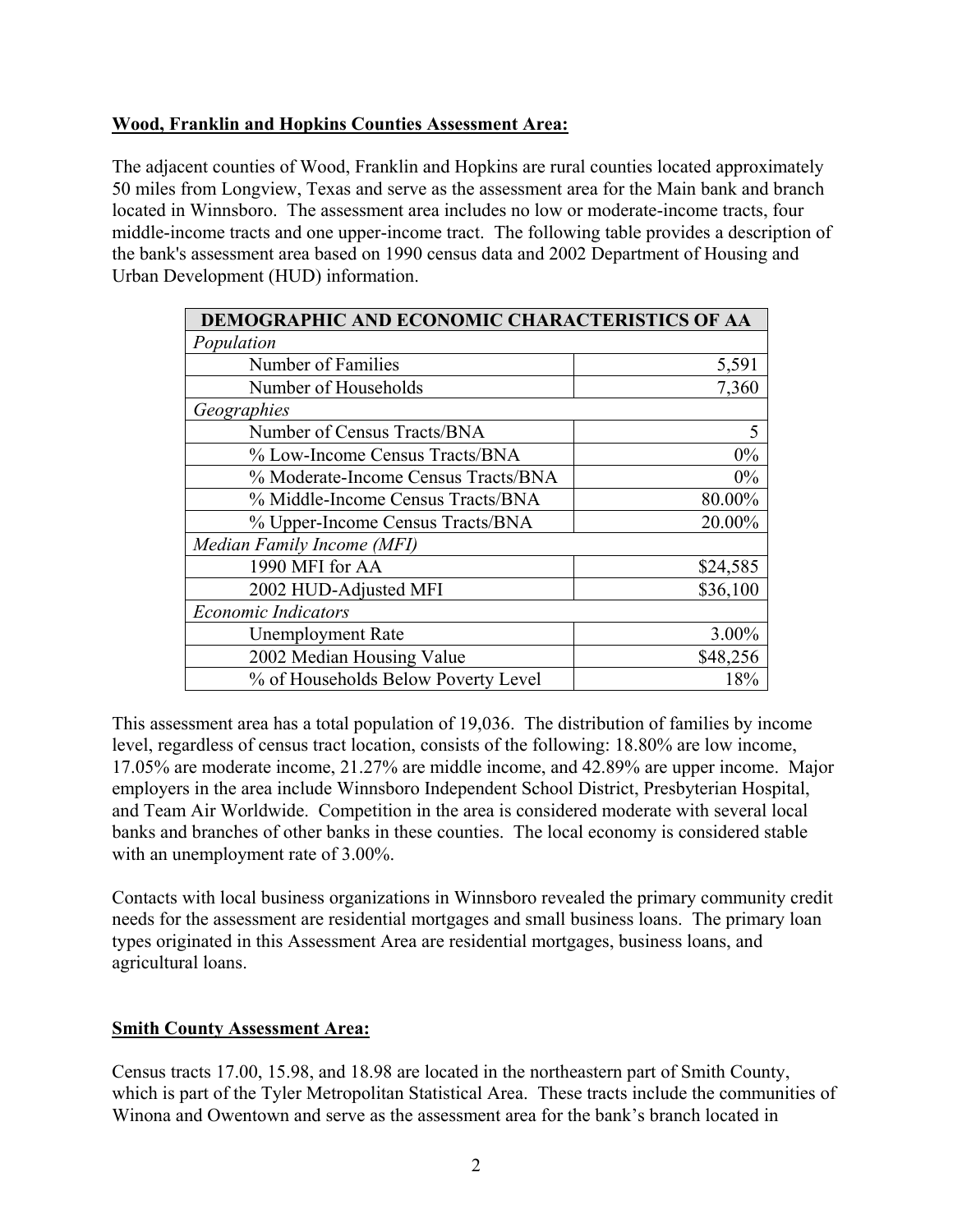Owentown, Texas. This branch has total assets of \$9 million and represents approximately 7% of the bank's total assets. The assessment area includes only three middle-income census tracts with no tracts designated as low, moderate or upper-income. The following table provides a description of the bank's assessment area based on 1990 census data and 2002 Department of Housing and Urban Development (HUD) information.

| DEMOGRAPHIC AND ECONOMIC CHARACTERISTICS OF AA |          |  |  |  |  |
|------------------------------------------------|----------|--|--|--|--|
| Population                                     |          |  |  |  |  |
| Number of Families                             | 3,765    |  |  |  |  |
| Number of Households                           | 4,829    |  |  |  |  |
| Geographies                                    |          |  |  |  |  |
| Number of Census Tracts/BNA                    | 3        |  |  |  |  |
| % Low-Income Census Tracts/BNA                 | 0%       |  |  |  |  |
| % Moderate-Income Census Tracts/BNA            | 0%       |  |  |  |  |
| % Middle-Income Census Tracts/BNA              | 100%     |  |  |  |  |
| % Upper-Income Census Tracts/BNA               | $0\%$    |  |  |  |  |
| Median Family Income (MFI)                     |          |  |  |  |  |
| 1990 MFI for AA                                | \$31,042 |  |  |  |  |
| 2002 HUD-Adjusted MFI                          | \$47,600 |  |  |  |  |
| <b>Economic Indicators</b>                     |          |  |  |  |  |
| <b>Unemployment Rate</b>                       | 3%       |  |  |  |  |
| 2002 Median Housing Value                      | \$38,629 |  |  |  |  |
| % of Households Below Poverty Level            | 21%      |  |  |  |  |

The three census tracts have a total population of 13,570 based on 1990 census data. The distribution of families by income level, regardless of census tract location, consists of the following: 26.29% are low income, 18.09% are moderate income, 27.12% are middle income, and 28.50% are upper income. A majority of the residents in this assessment area work in Tyler, as this is primarily a residential community with limited industry and commercial businesses. Major employers in the assessment area include the University of Texas Health Center, and Winona Independent School District. Competition is limited in the immediate area; however, there is strong competition with numerous banks, bank branches and credit unions in Tyler that serve all of Smith County. The local economy is considered stable with an unemployment rate of 3.00%. The primary loan types originated in this assessment area are consumer and business related loans.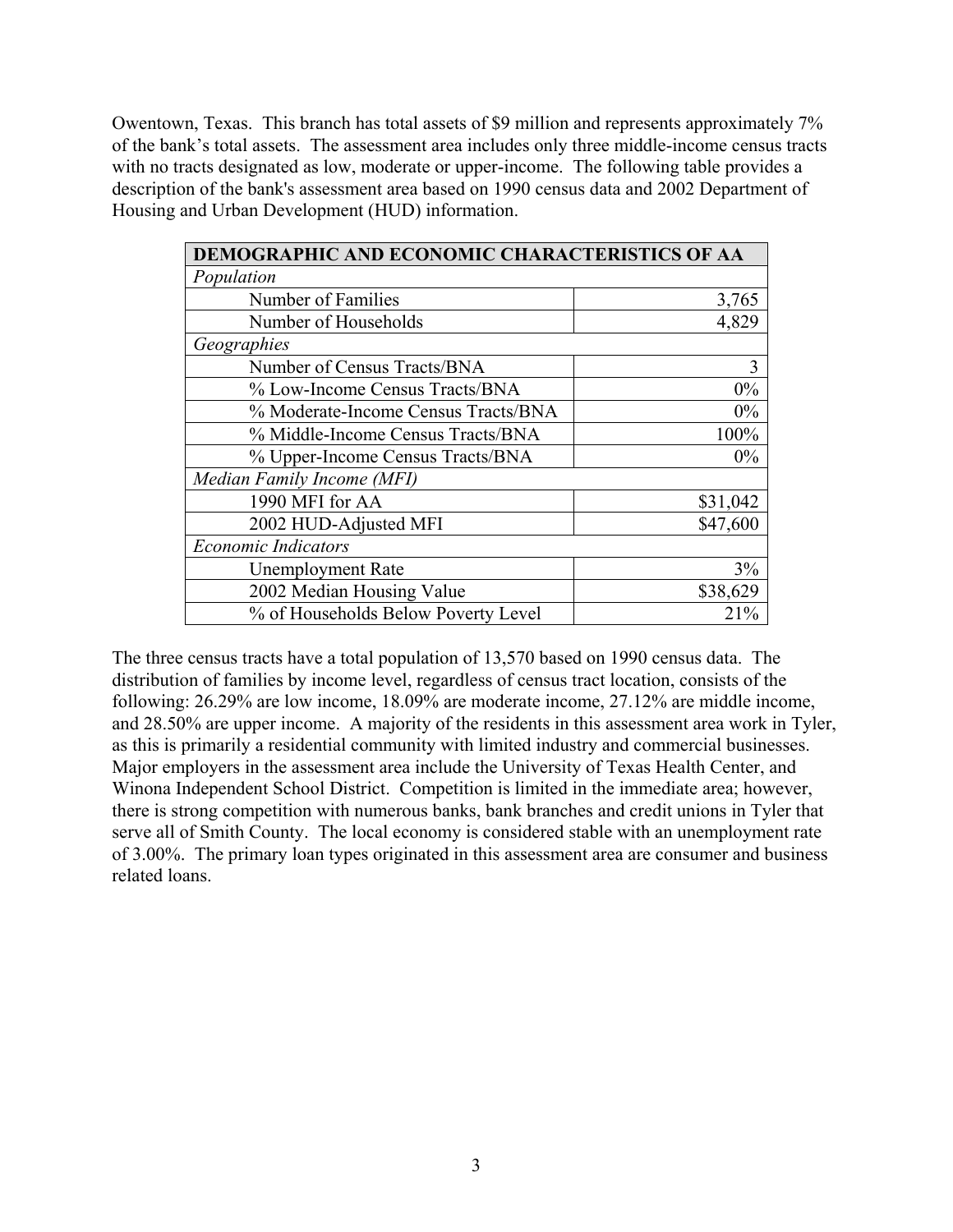## **CONCLUSIONS ABOUT PERFORMANCE CRITERIA**

## **LOAN-TO-DEPOSIT RATIO**

The loan-to-deposit ratio of FNB is reasonable given the bank's size, financial condition and assessment area credit needs. The bank's quarterly average loan-to-deposit ratio was 67.43% since the prior CRA examination in September of 1999. The average loan-to-deposit ratio of banks within the assessment area, regardless of size, for the same time period, was 61.55%.

| <b>Institution</b>                  | Assets (000s)   | Average          |
|-------------------------------------|-----------------|------------------|
|                                     | (as of 6/30/03) | <b>LTD</b> Ratio |
| First National Bank, Winnsboro      | 124,244         | 67.43            |
| First National Bank, Quitman        | 134,662         | 65.20            |
| Wood County National Bank, Quitman  | 65,306          | 61.66            |
| First National Bank, Mt. Vernon     | 116,168         | 50.86            |
| Franklin National Bank, Mt. Vernon  | 40,792          | 53.16            |
| City National Bank, Sulphur Springs | 190,025         | 70.98            |

## **LENDING IN ASSESSMENT AREA**

A majority of the bank's lending activity is located within its assessment area. We reviewed a sample of 35 residential purchase loans, 43 commercial loans, 21 agriculture loans and 28 consumer loans that originated since September 1999. The breakdown by loan category is illustrated in the following table.

| <b>TOTAL LOANS REVIEWED</b> |                    |       |           |       |                               |       |           |       |
|-----------------------------|--------------------|-------|-----------|-------|-------------------------------|-------|-----------|-------|
|                             | IN ASSESSMENT AREA |       |           |       | <b>OUT OF ASSESSMENT AREA</b> |       |           |       |
| <b>LOAN TYPE</b>            | #                  | $\%$  | \$ (000s) | $\%$  | #                             | %     | \$ (000s) | %     |
| Residential                 | 31                 | 88.57 | 1.321     | 86.35 | 4                             | 11.43 | 209       | 13.65 |
| Commercial                  | 30                 | 69.77 | 4,147     | 38.30 | 13                            | 30.23 | 6.681     | 61.70 |
| Agriculture                 | 20                 | 95.24 | 5,673     | 99.70 |                               | 4.76  | 17        | 0.30  |
| Consumer                    | 14                 | 50.00 | 104       | 41.50 | 14                            | 50.00 | 147       | 58.50 |
| Total Reviewed              | 95                 | 74.80 | 11,245    | 61.45 | 32                            | 25.20 | 7,054     | 38.55 |

## **LENDING TO BORROWERS OF DIFFERENT INCOMES AND TO BUSINESSES OF DIFFERENT SIZES**

## **Wood, Franklin and Hopkins Counties Assessment Area:**

The distribution of loans within the assessment area reflects a reasonable penetration among borrowers of different income levels and businesses of different sizes. The distribution of home purchase loans generally approximates the income characteristics of the assessment area. However, home purchase loans to low-income families are at a low level compared to the demographics of the assessment area. Borrowing for home purchases by low-income individuals is limited as approximately 18% of the households in this assessment area are below poverty level.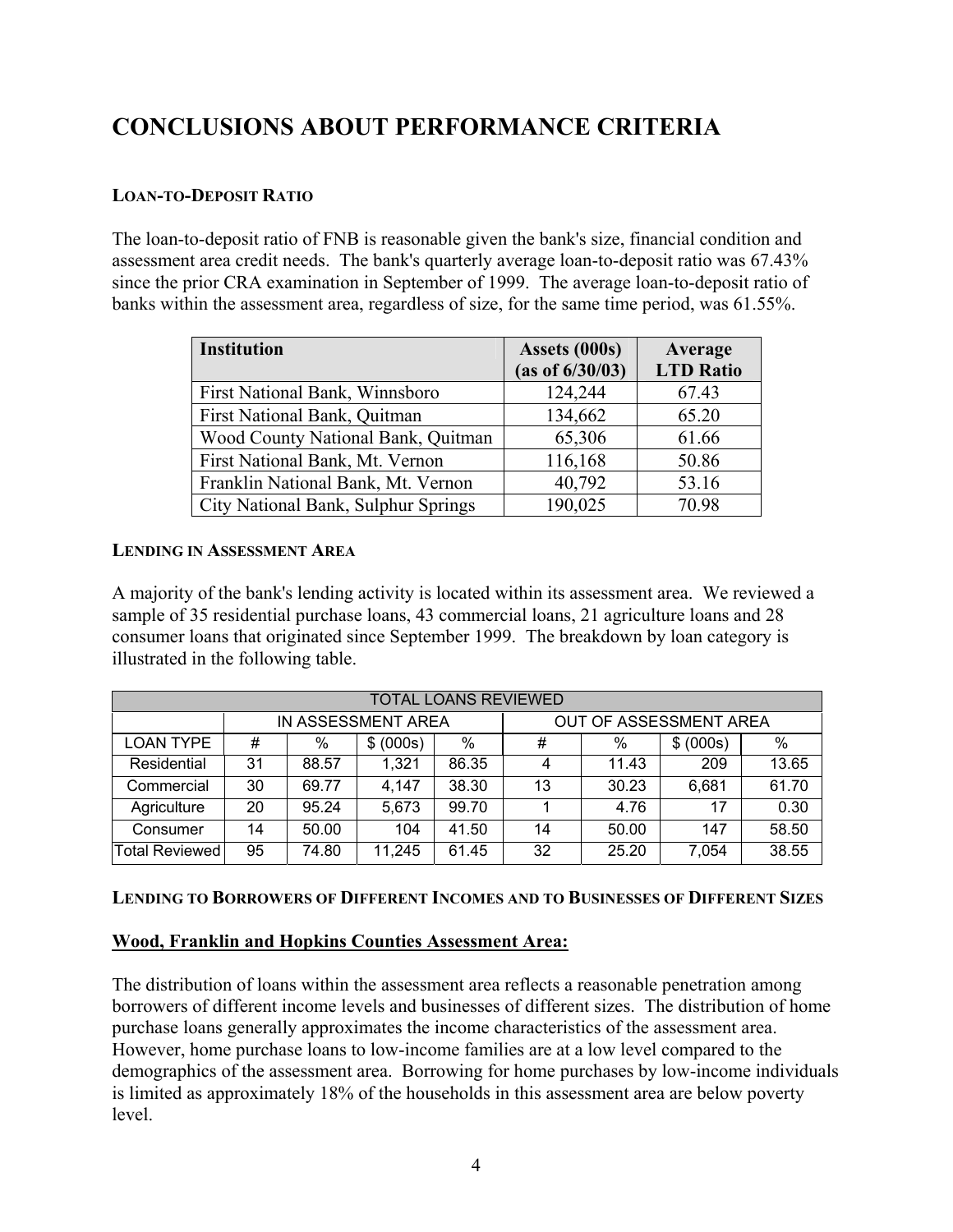| <b>RESIDENTIAL REAL ESTATE</b> |                  |                  |                 |                |                |                |                |                  |
|--------------------------------|------------------|------------------|-----------------|----------------|----------------|----------------|----------------|------------------|
| Borrower<br>Income<br>Level    |                  | LOW              | <b>MODERATE</b> |                | <b>MIDDLE</b>  |                | <b>UPPER</b>   |                  |
| % of AA<br><b>Families</b>     |                  | 18.80            | 17.05           |                | 21.27          |                | 42.89          |                  |
| <b>LOANS BY</b><br><b>YEAR</b> | $%$ of<br>Number | $%$ of<br>Amount | % of<br>Number  | % of<br>Amount | % of<br>Number | % of<br>Amount | % of<br>Number | $%$ of<br>Amount |
|                                | 6.45             | 1.47             | 12.90           | 12.29          | 19.35          | 15.37          | 61.29          | 70.88            |

The distribution of business loans reflects a reasonable penetration among businesses of different sizes. Based on U.S. Census information, there are 1,339 businesses in the assessment area; however, revenue information was not reported for approximately 26% of the businesses. As a result, the percentage of businesses by income level may not accurately reflect a true percentage of the businesses in each income category. Our sample of commercial loans inside the assessment area revealed a substantial majority of the bank's commercial loans were to businesses with revenues less than one million.

| BORROWER DISTRIBUTION OF SMALL LOANS TO BUSINESSES |              |                 |  |  |  |
|----------------------------------------------------|--------------|-----------------|--|--|--|
| <b>Business Revenues</b>                           | ≤\$1,000,000 | $>$ \$1,000,000 |  |  |  |
| % of AA Businesses                                 | 70.65        | 3.81            |  |  |  |
| % of Bank Loans in AA#                             | 95.00        | 5.00            |  |  |  |
| % of Bank Loans in AA \$                           | 99.07        | 0.93            |  |  |  |

The distribution of agriculture loans reflects a reasonable penetration among farms of different sizes. Based on U.S. Census information, there are 146 farms in the assessment area. Our sample of agriculture loans inside the assessment area revealed a substantial majority of the bank's agriculture loans were to farms with revenues less than one million.

| BORROWER DISTRIBUTION OF SMALL LOANS TO FARMS |              |                 |  |  |  |
|-----------------------------------------------|--------------|-----------------|--|--|--|
| <b>Farm Revenues</b>                          | ≤\$1,000,000 | $>$ \$1,000,000 |  |  |  |
| % of AA Farms                                 | 94.52        | 4.11            |  |  |  |
| % of Bank Loans in AA #                       | 95.00        | 5.00            |  |  |  |
| % of Bank Loans in AA \$                      | 94.29        | 5.71            |  |  |  |

### **Smith County Assessment Area:**

The distribution of loans within the assessment area reflects a reasonable penetration among borrowers of different income levels and businesses of different sizes. Due to the low level of home purchase loans made in this area, residential loans were not reviewed during this examination. Based on the distribution of loans by number and by dollar amount, we reviewed a sample of consumer and commercial loans in this assessment area. The distribution of consumer loans generally approximates the income characteristics of the assessment area.